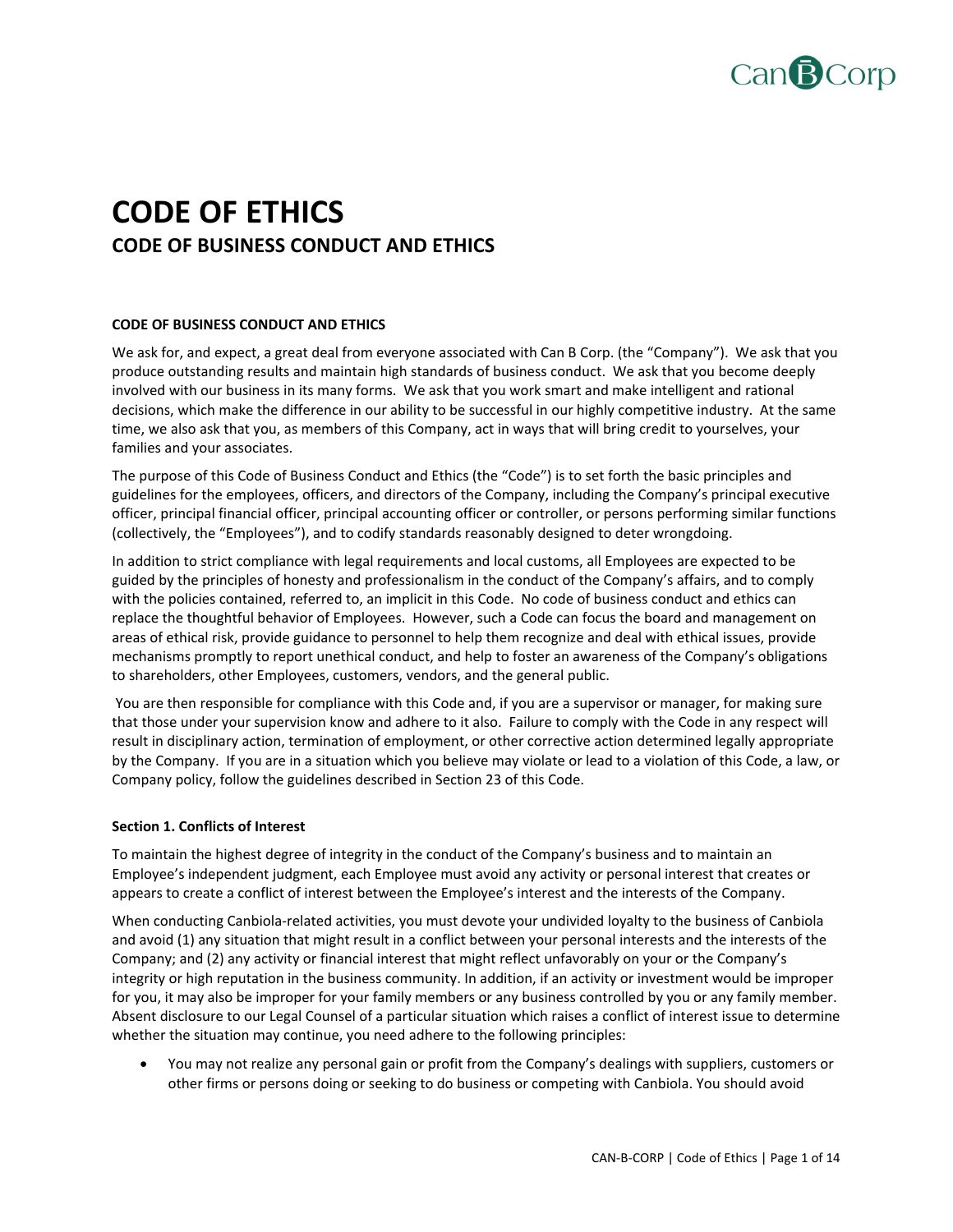

situations or the receipt of favors that could interfere with your exercise of independent judgment; cause you to act other than in the best interest of the Company; or deprive Canbiola of your undivided loyalty.

- You may not take, for your own individual benefit, opportunities that are discovered through the use of your Company position or the Company's property or information. You owe a duty to the Company to advance its legitimate interests whenever the opportunity to do so arises.
- Neither you nor members of your family may have a financial interest, direct or indirect, in any firm doing business or competing with Canbiola, if you are in a position to influence awarding of or managing the business or competition between Canbiola and that firm, except for publicly traded shares or other securities not exceeding 2% of the outstanding shares or other securities of that company. Any question or waiver must be directed in writing to our Board of Directors and approved by the Board.
- Neither you nor any member of your family is permitted to accept money, gifts of more than token value, substantial favors or services, or excessive entertainment, from any person or firm doing business or competing with Canbiola. Likewise, gifts or favors that you make to any employee of another enterprise (a supplier, a customer, or any other firm) should not be of a nature or amount that could even create the appearance of a bribe, kickback, or unlawful gift. Any attempt to offer a gift of the magnitude that indicates an intent to exert improper influence must be reported promptly to the Company's Counsel. If because of cultural or other reasons the receipt of a gift exceeding token value cannot be avoided, and/or the gift cannot be returned, the Legal Counsel must be consulted with respect to the gift's proper disposition, and that disposition must be confirmed in writing to Counsel.
- You are not permitted to accept outside employment that may adversely affect your relationship with Canbiola.
- If you have any responsibility for or knowledge of the Company's investments in other companies, you must not make any personal investment, direct or indirect, in those companies. You are not permitted to use information obtained as a result of your relationship with Canbiola for personal profit or as the basis for a "tip" to others unless the Company has made that information generally available to the public. For example, the purchase of real estate or leasing of acreage near property that you are aware is being considered for leasing or purchase by the Company would be a conflict and thus prohibited. In addition, you must not purchase or sell stock or other securities of Canbiola or of any other company if because of information you learned in confidence, either directly or indirectly, as a result of your relationship with Canbiola, you believe that the price of such stock or other security will increase or decrease. Finally, as part of the Company's desire to avoid even the appearance of any conflict of interest, any director or executive officer or other employee designated by the Company as being subject to the obligation described in this paragraph (or any member of his or her immediate family) who is offered the opportunity to participate in any offering of securities by any person or entity with whom the Company has an investment or commercial banking or other supplier or customer relationship must notify and secure the approval for such participation from the Company's Counsel before participating in any such offering. See also the Company's insider trading policy.

You must report to the Company's Legal Counsel any personal interests or circumstances that might constitute a conflict of interest, as described above, in the attached Employee Affirmation or as soon as the circumstances arise. Depending on the degree of potential conflict, appropriate action may be taken, which may include requiring you (or a family member) to divest a financial interest, to accept a new position within Canbiola or to return or to pay for gifts or other favors received. Failure to report any actual or potential conflict of interest or continuing to engage in such conduct after being advised of its impropriety, is grounds for disciplinary action, including termination.

Conflicts of interest may not always be clear‐cut; thus, if you believe that any transaction or activity may constitute a conflict of interest, you should promptly consult with Canbiola's Counsel.

Generally, a "conflict of interest" exists when a person's private interest interferes in any way with the interests of the Company. A conflict situation can arise when an Employee takes actions (or fails to take actions) or has interests that may make it difficult to perform his or her Company work objectively and effectively. Sections 2, 3,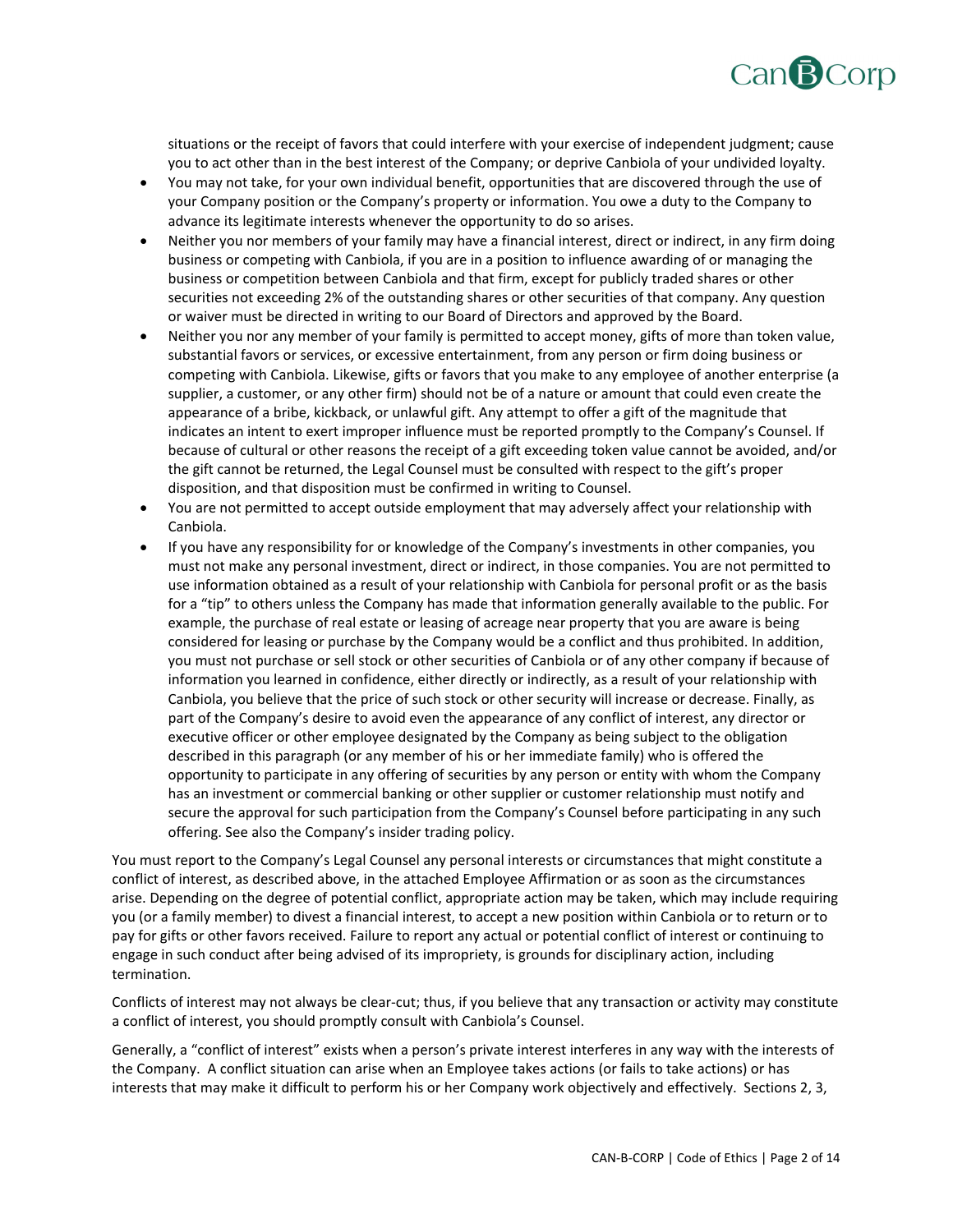

and 4 of this Code provide specific examples of conflicts of interest. Loans to, or guarantees of obligations of, Employees and their family members may also create conflicts of interest.

Conflicts of interest are prohibited as a matter of Company policy, except under guidelines approved by the Board of Directors. Conflicts of interest may not always be clear‐cut, so if you have a question, you should consult with your manager, or a higher level of management or member of the Company's Legal Counsel. Any Employee who becomes aware of a conflict or potential conflict should bring it to the attention of supervisor, manager or other appropriate personnel or consult the procedures described in Section 21 of this Code.

# *Special Rules for Members of the Board of Directors and Executive Officers*

The Board of Directors or the Audit Committee of the Board must approve a director's or an executive officer's direct or indirect interest in a transaction involving the Company and the director or officer and a third party.

The Board of Directors will determine on a continuing basis whether, in its judgment, a director's relationship with other business, consulting, legal, charitable or other institutions impair his or her independence as a director.

Only the Board of Directors or the Audit Committee of the Board may grant a waiver of this Code for executive officers and directors.

Loans from the Company to directors and executive officers of the Company are prohibited in accordance with applicable federal law.

#### **Section 2. Interest in Other Business Organizations**

Employees or members of their families should not have a "significant financial interest" in any business organization that does, or seeks to do, business with the Company, or is a competitor of the Company, unless such interest has been fully disclosed in writing to the Company's Legal Counsel, who will determine whether the Employee's duties with the Company will require him or her to make decisions that could be influenced by such interest.

As a minimum standard, a "significant financial interest" is an aggregate interest of an Employee and family member of more than:

2% of any class of outstanding securities of the firm or corporation, or 10% interest in any partnership or association, or 5% of the total direct and beneficial assets or income of such company.

Family members include spouse, minor or adult child, stepchild, parents, stepparents, brothers, sisters, grandparents, grandchildren, in‐laws and any person living in the same household.

An Employee must not conduct business on behalf of the Company with a member of his/her family, or business organization with which the Employee or family member has "significant financial interest" or is a director, officer, employee, creditor, or proprietor. An Employee whose duties bring him or her into contact with an organization that employs a family member should take appropriate precautions to avoid a potential conflict of interest or the suspicion of preferential treatment. The Employee should consult with his or her supervisor and, if necessary, disqualify himself or herself from acting on behalf of the Company.

#### **Section 3. Gifts, Gratuities and Payments to Employees**

No Employee should accept gifts, loans, favors, or entertainment, directly or indirectly, from any person, firm, or corporation doing business, or seeking to do business, with the Company, other than nominal gifts or courtesies as described further below. Gifts or loans of cash or other property, or gift certificates in any amount whatsoever, or any form of bribe or kickback, to Employees or members of an Employee's family by existing or potential suppliers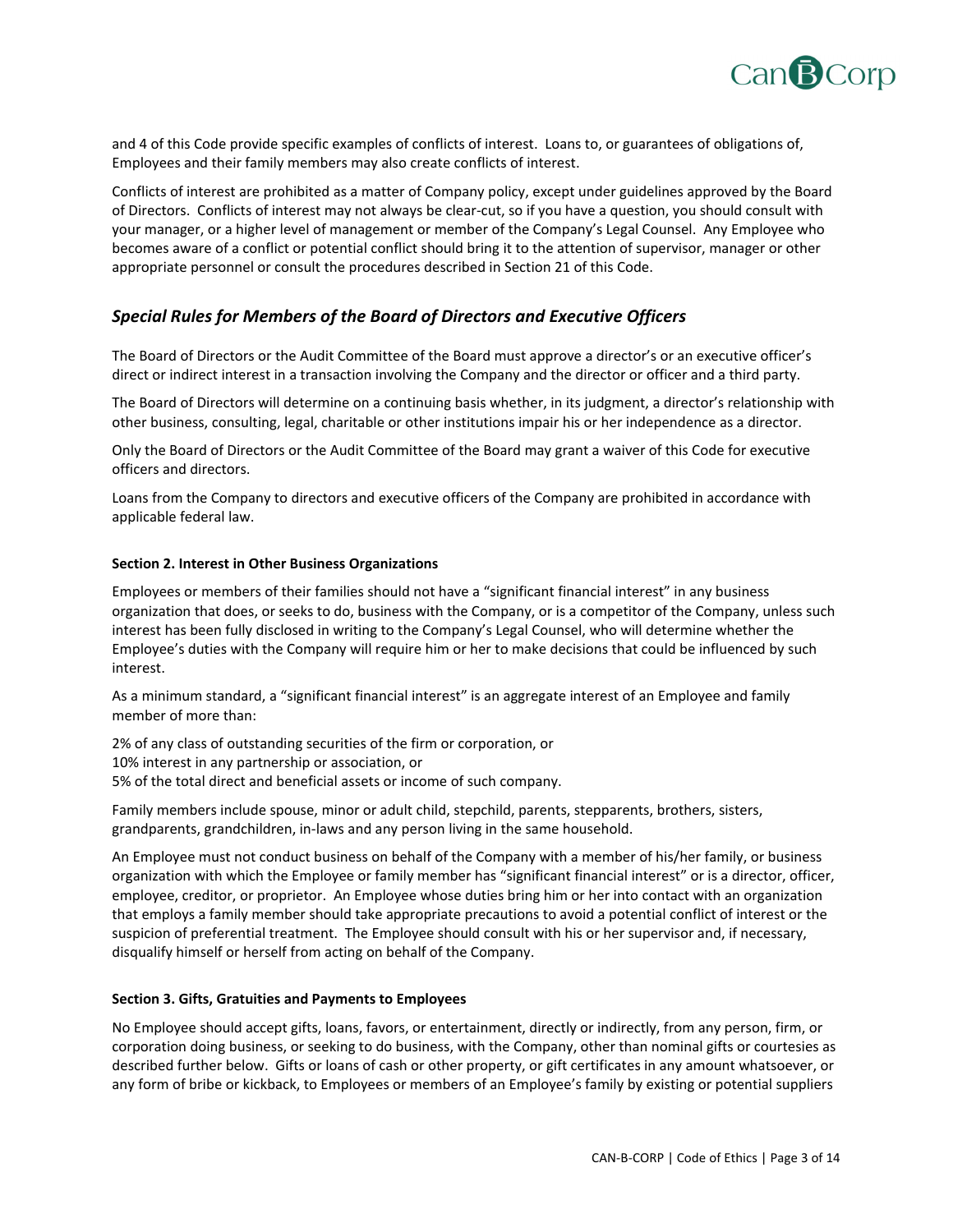

of the Company are forbidden. This policy does not prohibit either giving or receiving reasonable courtesies in the normal course of business.

In the application of this policy, Employees may accept such courtesies only if they meet all of the following criteria:

- 1. They are consistent with accepted business practice and in a form that is not, will not appear to be, or will not be construed as, a bribe, kickback, payoff or substantial personal benefit to the Employee.
- 2. They are of nominal value or intended for business use, such as datebooks, desk calendars or reasonable business meals.
- 3. They do not violate any applicable law, regulation or generally accepted ethical standard.
- 4. Public disclosure of the facts would not embarrass the Company.

The policy is not intended to eliminate participation in business-related functions and activities that occur in conjunction with seminars, exhibits, meetings and presentations, which often involve lunches, dinners and entertainment. These can be, under the proper circumstances, in the best interest of the Company. Failure to comply with this prohibition in any respect will result in disciplinary action, termination of employment, or other corrective action determined legally appropriate by the Company.

Services offered by a supplier may be accepted by an Employee when the need for the services are associated with a business relationship, and the supplier provides the service to other customers and prospects as a normal part of its business, (e.g., travel agency services). The services should generally be of the type normally used by Employees and allowable on the travel expense account.

If in doubt as to the propriety of any gift or activity, it should be cleared with Legal Counsel or the CEO. In making this judgment, the Employee must go beyond the question of whether the gift or activity would influence an Employee in any way and should consider what unfavorable appearance or interpretation might be placed on this action by a critical third party who has the advantage of hindsight.

# **Section 4. Corporate Opportunities Converted to Personal Benefit**

As Canbiola employees, we are obligated to place Canbiola's interests in any business transaction ahead of any personal interest or personal gain to the individual employee (and, for purposes of this policy, to the employee's spouse, family member, roommate, friend or other individual). Each employee is under an affirmative obligation to bring to the attention of his or her supervisor, Legal Counsel or the CEO or CFO any situation that is an actual, alleged or even potential conflict of interest.

Employees are prohibited from taking for themselves personally any business opportunities that are discovered or learned through the use of corporate property, information or position without the consent of the Board of Directors. No Employee may use corporate property, information, or position for personal gain, and no Employee may compete with the Company directly or indirectly. Employees owe a duty to the Company to advance its legitimate interests when the opportunity to do so arises.

## **Section 5. Fair Dealing with Customers, Suppliers, Competitors and Others**

Employees who make or are involved in making business decisions for the Company must do so using consistent and unbiased standards. We seek to outperform our competition fairly and honestly by gaining competitive advantages through superior performance, and each Employee should deal fairly with the Company's customers, suppliers, competitors and Employees.

## **Section 6. Company Records and Preservation of Assets**

Accurate and auditable records of all Company financial transactions must be maintained in conformity with generally accepted accounting principles and local requirements.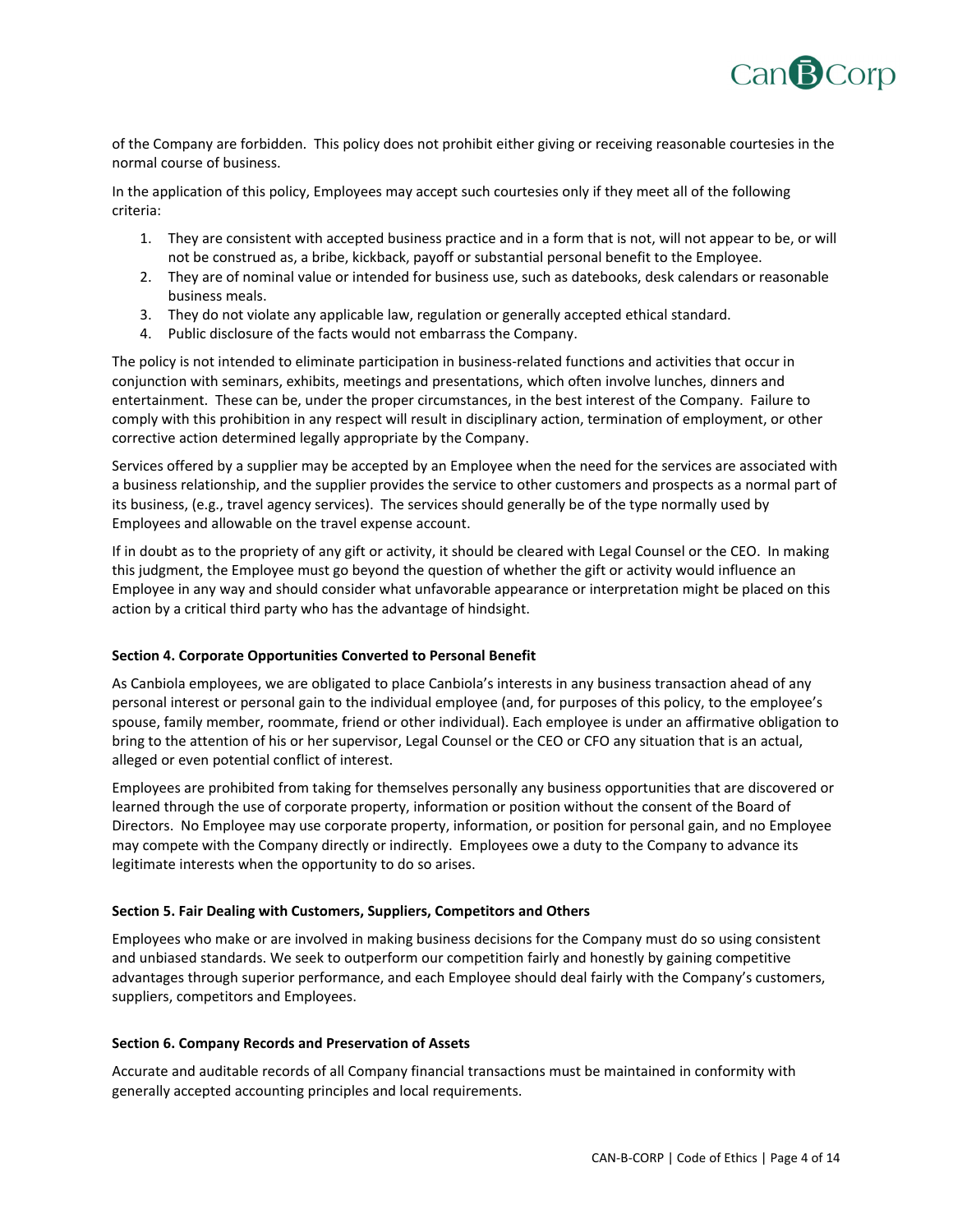

Employees are responsible for safeguarding and preserving Company assets and properties under their control. Employees are also responsible for providing an auditable record of financial transactions related to the use of these assets. No "off-the-books" funds (e.g., side cash funds, reserves or allowances) or transactions that are not documented in the Company's regular accounting system are permitted. Guidelines are as follows:

- 1. The use of Company funds or assets for any improper or unlawful purpose is prohibited. Improper purposes include the use of Company time, materials, assets or facilities for purposes not related directly to the Company's business, or the removal or borrowing of the Company's property without permission.
- 2. All assets, liabilities, revenues, expenses and transactions must be accurately reported on the books of the Company, in accordance with the Company's accounting procedures.
- 3. No false or misleading entries may be made in the books and records of the Company.
- 4. No undisclosed or unrecorded fund or asset of the Company may be established or maintained for any purpose.
- 5. No payment on behalf of the Company may be approved or made with the intention or understanding that any part of such payment is being made for any purpose other than that described in the documents supporting such payment.

Dishonest reporting or failure to disclose information that by law or by contract must be disclosed is strictly prohibited by this Code and will not be tolerated. Violation of these guidelines may lead not only to termination of employment, but could also lead to civil or criminal liability or monetary damages for Employees or the Company.

# **Section 7. Proprietary or Confidential Information**

You must not disclose any Company confidential or proprietary information, or confidential information entrusted to you by the Company's customers, to anyone outside the Company, except when disclosure is authorized by the Company's Legal Counsel or required by laws or regulations. Furthermore, such information is to be used only in the Company's business. These obligations apply whether or not you developed the information yourself. You should also limit the disclosure of proprietary information within the Company to those Employees with a "need to know."

Proprietary or confidential information subject to the foregoing restriction on disclosure includes all non‐public information that might be of use to competitors, or harmful to the Company or its customers, if disclosed, such as information of the type contained in patents, copyrights or trademarks, or held as trade secrets. It also includes the business, financial, marketing and service plans associated with products; designs, engineering and manufacturing ideas, know‐how and processes; Company business and product plans with outside suppliers and customers; manufacturing performance data; unpublished financial data and reports; information pertaining to acquisition and divestiture plans, directional strategy, and competitive position; product test results; a variety of internal data bases; and personnel and salary information.

## **Section 8. Compliance with Laws, Rules and Regulations**

The Company's goal is to comply with the spirit and letter of the laws, rules and regulations that apply to our business, and also to endeavor to abide by the highest principles of ethical standards and honor. This means obeying the law, both in letter and in spirit. All Employees must respect and obey the governmental laws, rules and regulations of the cities, states and countries in which we operate. Although not all Employees are expected to know the details of these laws, it is important to know enough to determine when to seek advice from supervisors, managers or other appropriate personnel.

# **Section 9. Public Communications**

All disclosures in reports and documents that the Company files with the U.S. Securities and Exchange Commission (the "SEC"), as well as all other public communications made by the Company, should be complete, fair, accurate, timely and understandable.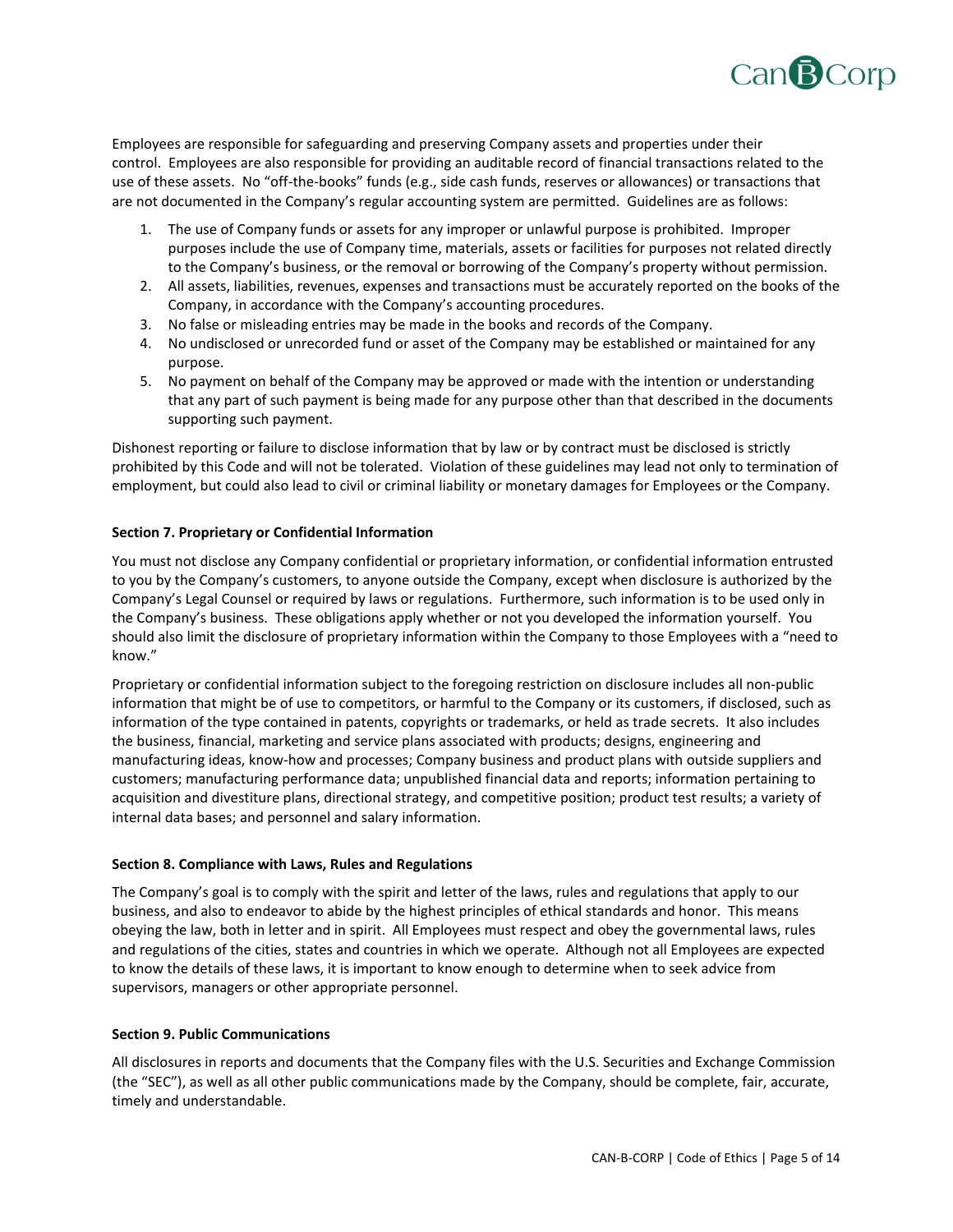

## **Section 10. Insider Trading**

On occasion, Employees of the Company come into possession of non‐public information concerning the Company and its affairs. This information about the Company comes to us so that we can do our jobs better, not so that we can benefit personally by using inside information in the stock market. Disclosure of material non-public information is against Company policy and knowledge of such information may not be used under any circumstances for the Employee's personal benefit in the stock market. Failure to observe these rules could potentially expose an Employee to civil or criminal penalties. Material information means: "any information concerning the Company that is not yet public knowledge, but that, if publicly known, could reasonably be expected to affect the price of the Company's stock, or is likely to be considered important by a reasonable investor." The Employee's responsibilities are twofold under SEC rules:

- 1. Employees cannot buy or sell Can B Corp. stock at any time when he or she has material information about the Company that is not known to the investing public.
- 2. Employees cannot tip off others to buy or sell Can B Corp. stock on the basis of his or her material information that is not known to the investing public.

Similar restrictions apply to trading in the stock of other companies on the basis of non‐public information an Employee may learn in the course of his or her employment at the Company.

Limitations on use of information obtained as a result of employment for personal gain is not limited to transactions involving stock. For example, the purchase of real estate near property that an Employee knows is being considered for purchase by the Company constitutes a conflict of interest.

Employees are referred to the Company's Insider Trading Policy for additional rules and explanations.

#### **Section 11. Gifts, Gratuities and Payments by the Company**

All customer relations are maintained on the fundamental premise that our business efforts are based on quality and performance at an agreed price. Accordingly, Employees are prohibited from attempting to promote the Company and its business offerings, or to gain improper concessions for the Company by giving any bribe, kickback, payment, gift, loan or special favor to customers, except casual entertainment or items of nominal value. Any form of indirect payment also is prohibited under this policy. A legitimate use, however, of accepted business techniques, such as employment of a reputable, independent commissioned agent, is proper if done in accordance with established Company policies and procedures and under terms by which the agent is expected to adhere to the similar policies prohibiting improper payments or actions.

Gifts, favors and entertainment may be given to others at Company expense only if they meet all of the following criteria:

- 1. They are consistent with accepted business practices and in a form that is not, will not appear to be, or will not be construed as, a bribe, kickback, payoff or substantial benefit.
- 2. They are of nominal value or intended for business use such as datebooks, or desk calendars.
- 3. They do not violate any applicable law, regulation or generally accepted ethical standard of the locale.
- 4. Public disclosure of the facts would not embarrass the Company.
- 5. The cost is allowable under the applicable expense account policy.

The recipient's policies regarding such gifts, favors and entertainment should be respected.

Business gifts, loans or favors to U.S. federal, state, or municipal employees are strictly forbidden. Business gifts or favors to overseas customers must conform to the Foreign Corrupt Practices Act, local law, and Company policy. The Company's Foreign Corrupt Practices Act policy is articulated in a separate document and is specifically referenced herein.

The Company adheres to the letter and spirit of the Foreign Corrupt Practices Act. This Act prohibits giving money or items of value to foreign officials for the purpose of obtaining or retaining business from a foreign government or influencing foreign legislation or regulations. The Foreign Corrupt Practices Act further prohibits giving money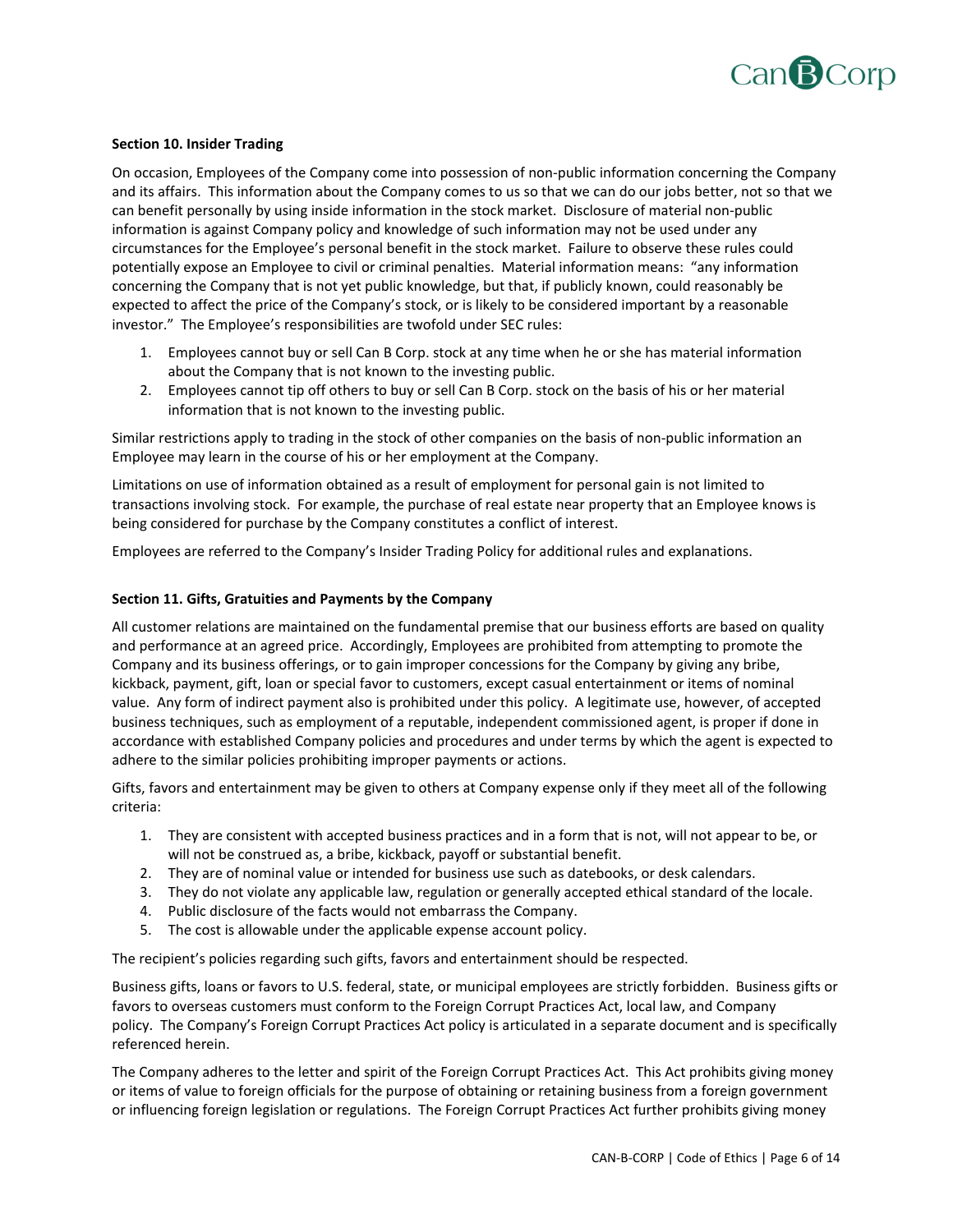

or items of value to any person or firm where there is reason to believe that it will be passed on to a government official for this purpose. The law also requires that accurate records and accounts be maintained in reasonable detail and prohibits the establishment of off-the-books corporate slush funds. The Foreign Corrupt Practices Act has severe penalties, including fines and imprisonment. All matters pertaining to this statute must be coordinated with the Company's CFO and legal counsel.

# **Section 12. Political Contributions**

Contributions by the Company to federal candidates, political parties, or political causes must be made in accordance with federal or state law as then in effect. State and local laws often prohibit and restrict contributions by corporate organizations. It is Company policy that no contributions may be made at the state or local level that do not comply with applicable law and without the written approval of the Company's legal counsel. Laws regarding foreign contributions vary by country and no contributions may be made except in compliance with applicable law, and with written approval of the Company's legal counsel.

The Company encourages its Employees to become involved in civic affairs and to participate in political activities. Employees must recognize, however, that their involvement and participation must be on an individual basis, on their own time, and at their own expense. Employees may not use any Company facilities, such as supplies, telephones, copy machines, or Company letterhead in connection with political activities, candidates or parties.

Unless specifically directed by the Company, when an Employee speaks on public issues, it must be clear that the comments or statements made are those of the individual and not those of the Company.

#### **Section 13. Non‐Discrimination and Non‐Harassment**

It is the policy of the Company that all Employees should be able to work in an environment free from all forms of unlawful discrimination and harassment. The Company strives to comply fully with all applicable local, state and federal US laws for its US operations and applicable local laws and customs in other countries and to manage its human resources and business operations in ways that promote equitable and respectful treatment of Employees and expects all Employees to follow this practice. Personnel decisions such as compensation, benefits, transfers, layoffs, return from layoffs, training, company‐sponsored education, tuition assistance, social and recreation programs will be administered without discrimination. Only valid job requirements will be imposed for promotional opportunities

Sexual or other unlawful harassment by any Employee(s) also is inconsistent with our obligation to provide all Employees with a nondiscriminatory work environment in the US. It is also a violation of US law. The Company will conform with the laws of other locales in which it operates. The Company will not tolerate any unlawful harassment, whether by an Employee toward another, by an Employee toward a customer or a supplier or by a customer or a supplier toward an Employee.

Employees of the Company are expected to know and follow the Company's Whistleblower policies. Copies of these policies are available in the Employee handbook. Reports of violations should be directed to the Company's legal counsel for prompt investigation and appropriate corrective action. The Company's policies prohibit retaliation against any Employee who raises a complaint in good faith.

## **Section 14. Substance Abuse**

The unlawful possession, use, dispensation, distribution, or manufacture of a controlled substance is prohibited within any Company office or facility. Employees who fail to comply with this policy will be terminated.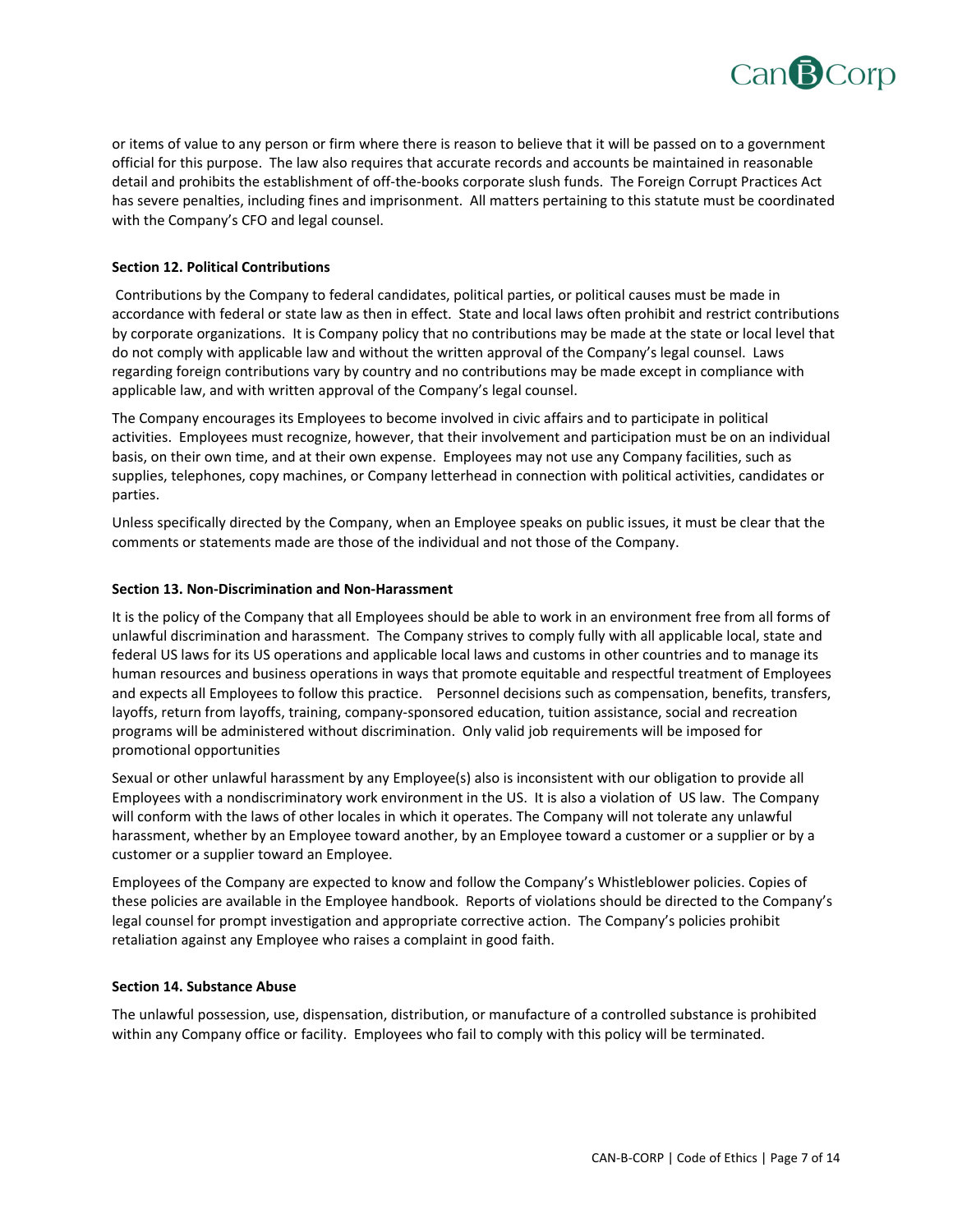

## **Section 15. Electronic Communications**

All data that is composed, transmitted or received via the Company's computer communications systems may be considered to be part of the official records of the Company and, as such, may be subject to disclosure to law enforcement or other third parties. Consequently, Employees should always ensure that the information contained in e-mail messages and other transmissions is accurate, appropriate, ethical and lawful.

Computers, computer files, voice mail, the e‐mail system, Internet access, and software furnished to Employees are the Company's property intended for appropriate business use. Employee use of this equipment and systems may be monitored at any time at the Company's discretion and is subject to the following requirements:

All software provided by the Company must be used in accordance with the software license agreement of the vendor. Illegal duplication of software and its related documentation is prohibited.

An Employee's personal software, unauthorized, and undocumented software may not be used on Company equipment or otherwise be accessible for use by Employees.

Willful unlawful infringement of a copyright and willful unlawful violation of a software license are prohibited and may expose the Company and the Employee to substantial damages, including criminal penalties.

All use of Company electronic communications equipment and Internet access must be consistent with Company policies, including without limitation policies referenced in this Code.

Information maintained in, or distributed through, Company electronic communications equipment must be consistent with Company policies, including without limitation policies referenced in this Code.

Only authorized Employees may establish or modify Company web sites or access records, files, or equipment of others.

## **Section 16. Environmental Responsibilities**

The Company recognizes the importance of protecting our natural environment and conserving natural resources. The Company is committed to its Employees, customers and the public to operate its business in a manner consistent with environmental stewardship and in compliance with all environmental laws of the locale in which we are operating.

#### **Section 17. Compliance with Antitrust Laws**

The objective of U.S. antitrust laws, state antitrust laws, and the antitrust laws in certain countries where the Company does or may do business is to promote vigorous competition in open markets. Violation of U.S. antitrust laws is a serious offense and can result in criminal and/or civil penalties for business entities or imprisonment and/or fines for individuals. An individual who willfully violates the antitrust laws will receive no protection from the Company. Failure to comply with the antitrust laws in any respect will result in disciplinary action, termination of employment, or other corrective action determined legally appropriate by the Company.

Generally speaking, antitrust laws of the United States prohibit agreements, understandings or actions whether oral or written, tacit or explicit, which unreasonably restrain trade. Among the activities found to be clear violations of the law regardless of the intentions of the parties involved ("per se" violations) are any agreements or understandings among competitors to fix or control prices; to boycott specified suppliers or customers; to allocate customers, product, territories, or markets; or to control, limit or reduce production or sales. Such agreements are against public policy and against the policy of the Company.

#### **Relations with Competitors**

The antitrust laws prohibit any understanding whatsoever between competitors with respect to price or any element of price (such as discounts or credit terms), including price stabilization. Thus, agreements between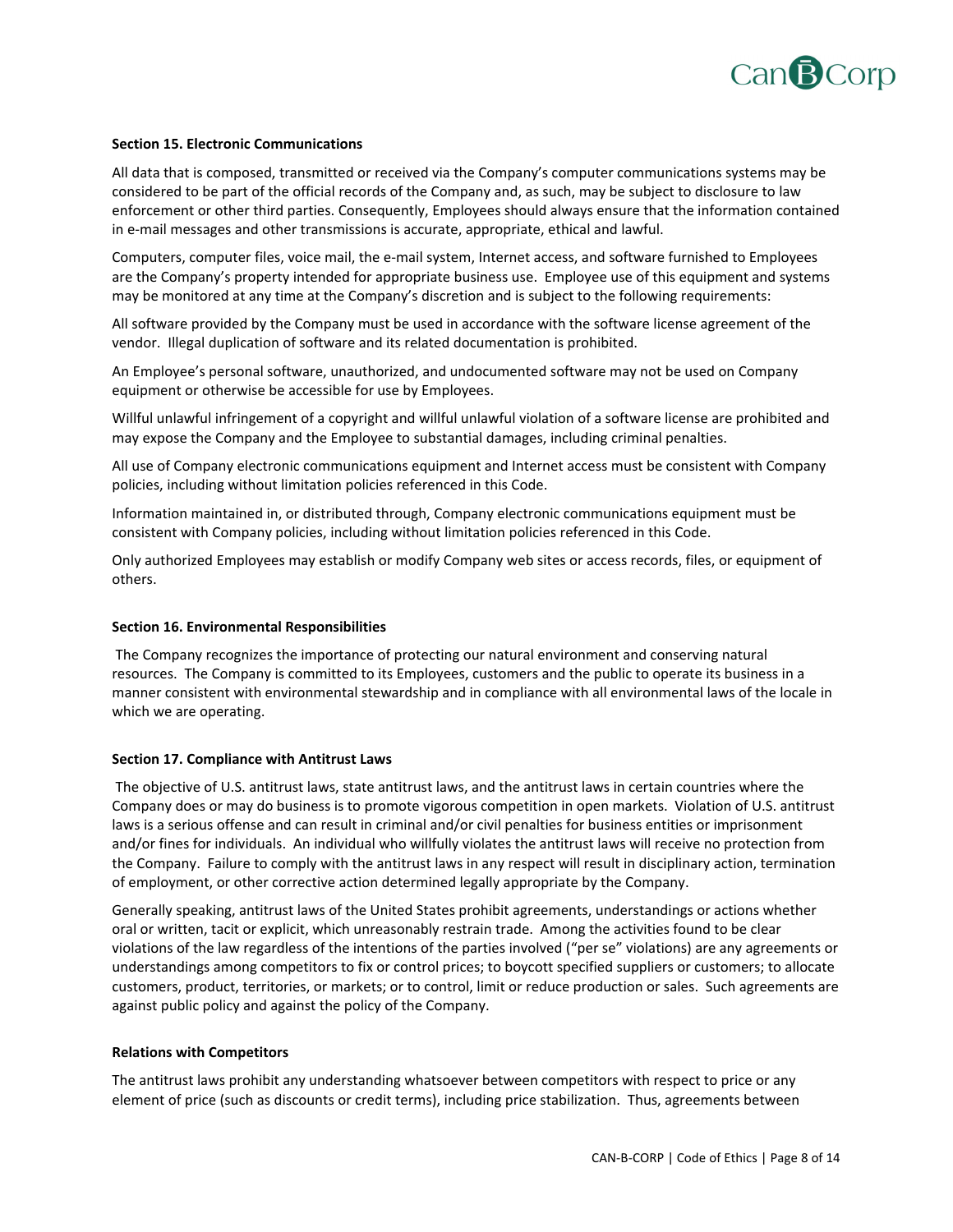

competitors to adhere to a specific formula for the determination of price, to restrict production, or to communicate with each other with respect to their prices are just as unlawful as an agreement regarding price itself.

In this regard, Employees must not:

- 1. Engage in any discussions of such matters with representatives of other companies.
- 2. Exchange information with competitors relating to prices or other terms or conditions of sale.
- 3. Attend a meeting with a competitor at which such matters are likely to be discussed.

The Company's relationships with its customers are also subject to a number of antitrust statutes aimed at protecting its customers.

- a) Restrictive Agreements. The antitrust laws prohibit all understandings or agreements that unreasonably restrain trade. In addition to the per se violations outlined above, which are considered unlawful by themselves without specific proof as to their effect, there are certain types of agreements between sellers and buyers which, while not unlawful by themselves, fall into a danger zone. They should not be considered or consummated without prior consultation with the Company's legal counsel.
	- (i) Refusals to Deal. A company generally has the right to select the customers with which it chooses or refuses to do business. However, this is a right which must be exercised by the company alone without consultation with any other outside party.
	- (ii) Resale restrictions. A basic tenet of the law is that a purchaser of a product has the right to do with it as he chooses without restriction by the seller; thus, an agreement or understanding by the seller and customer with respect to the prices at which the customer will resell the product violates antitrust laws. Restrictions on the area in which resales can be made can also cause serious problems.
	- (iii) Tying Arrangements. Any arrangement under which a seller having a substantial market position in one product coerces a customer to take a product the customer does not want as a condition for the sale of another product it does want constitutes a "tie-in" sale. Such arrangements should be regarded as per se unlawful and strictly avoided. The commingling in a bid of two products where the commingled price is different from the price of the two articles purchased separately should receive legal review. "Teaming" arrangements, by which the Company and another party cooperate in making a bid to a customer, are not unlawful but should also be reviewed in advance by the Company's legal counsel.
- b) Discrimination in Pricing. The Robinson‐Patman Act prohibits sales of products of like grade and quality at different prices to competing customers where the effect may be to injure competition. To determine whether a Robinson‐Patman problem exists, an Employee should ask initially whether the Company has made sales (i) at different prices; (ii) within a reasonably contemporaneous period; (iii) of products of like grade and quality; (iv) to customers who were using or reselling the product in substantially the same competitive market. The Robinson‐Patman Act is also applicable to purchasers. It is unlawful to procure a price from a supplier on the basis that the supplier must meet a competitive price which has not actually been offered by another supplier.

## **Relations with Suppliers**

Reciprocal Dealing. The antitrust laws make reciprocal buying and selling illegal where a purchaser with substantial buying power intentionally uses that power as a lever to make sales of its products to its suppliers. The law does not prohibit our purchasing products from companies that purchase from us. It does prohibit any understanding or agreement, whether written or oral and whether expressed or implied, that purchases by one party are contingent upon purchases by the other.

International Transactions. Certain U. S. antitrust laws also apply to international operations and transactions related to imports to, or exports from, the United States. Moreover, the international activities of the Company could be subject to antitrust laws of foreign nations or organizations such as the European Economic Community.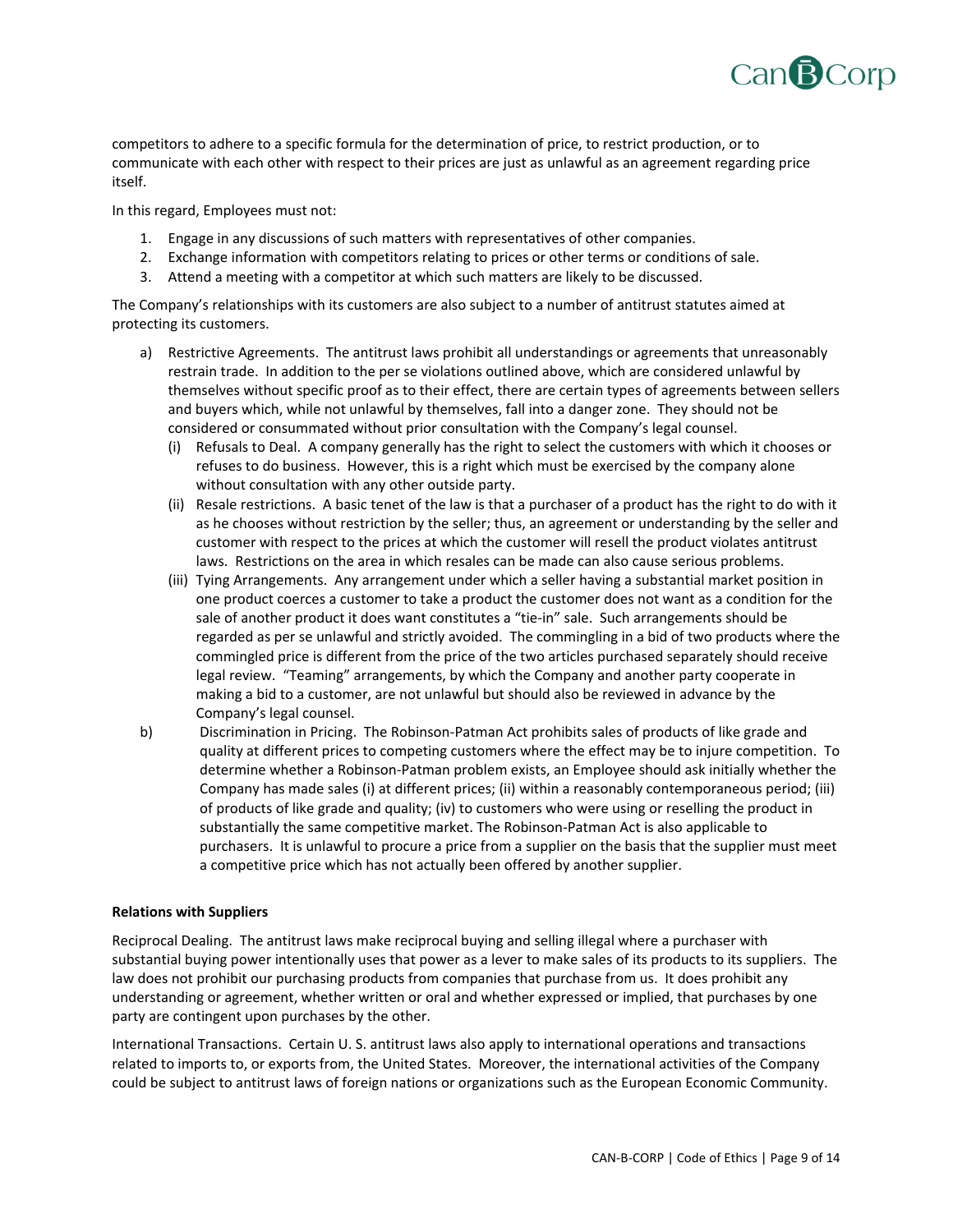

As with other complex laws, it is important that legal advice be sought on any questions regarding antitrust matters, particularly before entering into any agreement, understanding or arrangement.

## **Section 18. Compliance and Discipline**

Failure to comply with the standards contained or referenced in this booklet will result in corrective action that may include disciplinary action, termination, referral for criminal prosecution, requirement to reimburse the Company for any losses or damages or other measures determined appropriate by the Company. If an Employee is charged with a violation of this Code, the matter normally will be dealt with in a manner consistent with any grievance procedure or complaint resolution process applicable in the Employee's worksite.

## **Section 19. Certification**

At least annually, Company personnel in sensitive positions must complete a certification/questionnaire affirming their commitment to the Code of Business Conduct and Ethics and disclosing violations of the Code. Completion of this questionnaire will be requested by the Chief Executive Officer of Can B Corp. and a report of responses will be made to the Board committee designated with overseeing and enforcing this Code.

The annual questionnaire does not relieve Employees of the continuing obligation to disclose relevant information immediately and, whenever possible, in advance of any proposed action.

# **Section 20. Waivers of the Code of Business Conduct and Ethics**

This Code has been adopted by the Company's Board of Directors and it applies to all employees, officers and directors of the Company. Any waiver of this Code, including any waiver with respect to the Company's principal executive officer, principal financial officer, principal accounting officer or controller, or persons performing similar functions, may be made only by the Company's Board of Directors or a Board committee designated with overseeing and enforcing this Code. Any such waiver approved by the Board or committee will be promptly disclosed to shareholders in compliance with the relevant rules issued by NASDAQ and the SEC.

## **Section 21. Problem Solving**

While this Code aims to provide answers to Employees, it is impossible to address all possible problems. Often a question presented to an Employee will not have a clear-cut answer and may present difficult choices. As a result, the Company encourages Employees to use the following steps to solve problems regarding policy:

- 1. Obtain all the facts.
- 2. Determine what specifically you are being asked to do.
- 3. Clarify your responsibility and whether others should be involved.
- 4. Ask yourself: Is it legal?
- 5. Also ask yourself: Even if it is legal, is it appropriate?
- 6. Discuss the problem with your supervisor or any other person identified in the "Seeking Advice" section.

## **Section 22. Seeking Advice/Reporting any Illegal or Unethical Behavior**

The Company wants to make sure that all Employees fully understand the Company's Code of Business Conduct and Ethics and are able to seek advice. Employees are encouraged to ask questions and seek advice before acting, rather than after.

If you are unsure of what a policy requires of you, if you are concerned that the Company may be in violation of the law, or if you feel that a Company policy is being violated, you should seek advice from your supervisor. If you are uncomfortable raising a question about policy with your supervisor, or if you are not satisfied with the resolution by your supervisor, you may contact the Company's President. If your question or concern relates to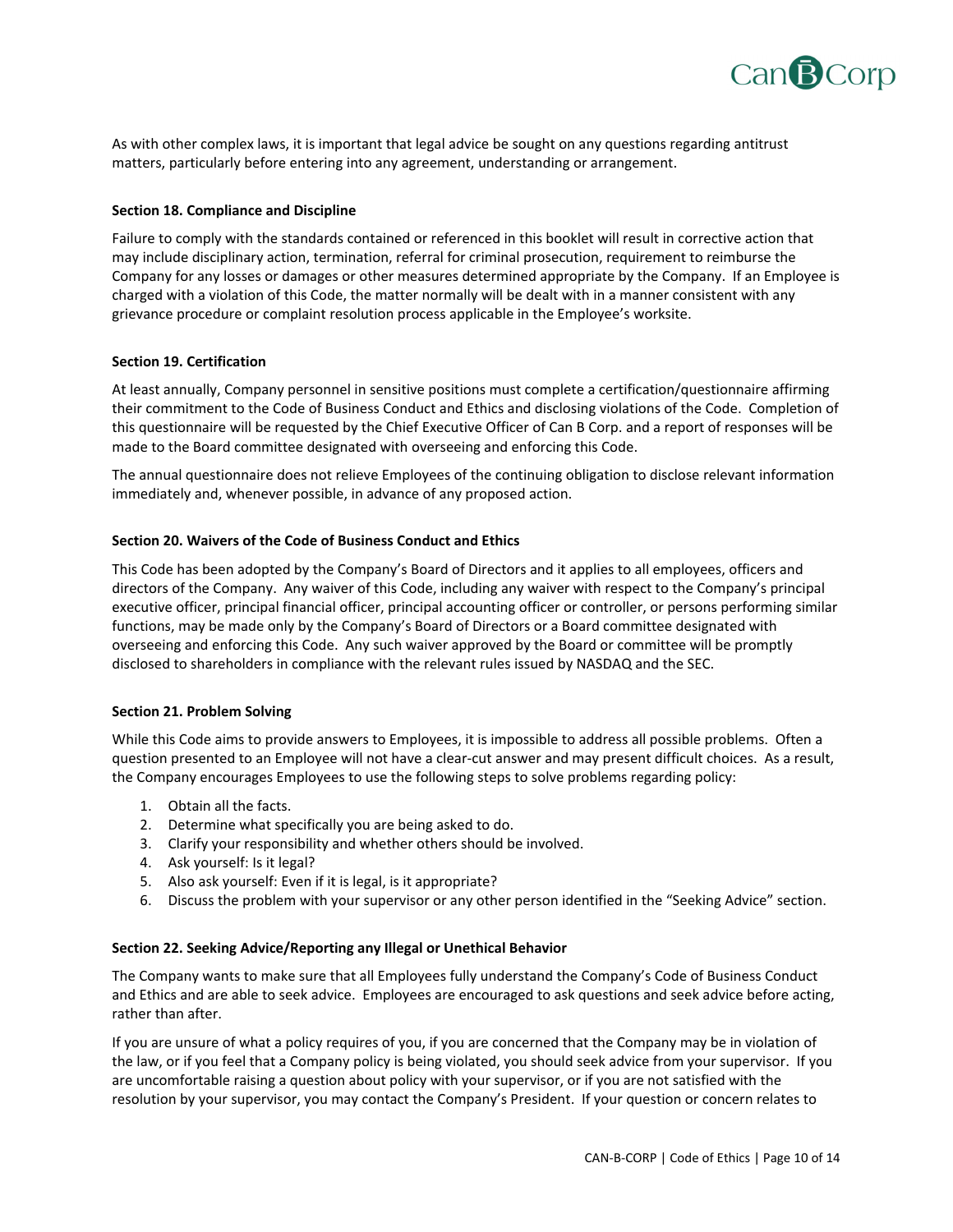

accounting, internal accounting controls or auditing matters, contact the Chairman of the Audit Committee of the Company's Board of Directors.

Disciplinary action will be taken against any Employee who retaliates, directly or indirectly, or encourages others to do so, against an Employee who reports a violation or suspected violation of the Company's Code of Business Conduct and Ethics. The Company wants Employees to communicate concerns or report misconduct without fear of retribution. It is your responsibility to report misconduct if you become aware of it.

## **Section 23. Administration of the Code of Business Conduct and Ethics**

The Board of Directors shall be responsible for the administration and enforcement of this Code, but may delegate responsibility for administration of the Code to a committee of the Board. The Board (or a Board committee designated with overseeing and enforcing this Code) shall take reasonable steps to monitor and audit compliance with the Code, including establishment of monitoring and auditing systems reasonably designed to detect violations of the Code by Employees. The Board (or a Board committee designated with overseeing and enforcing this Code) shall periodically review the Code and recommend changes when desirable or necessary to (i) ensure continued compliance with applicable rules and regulations, and (ii) make certain that any weaknesses revealed through monitoring, auditing and reporting systems are eliminated or corrected.

No amendments or changes to the Code shall be made by anyone other than the Board of Directors of the Company (or a Board committee designated with overseeing and enforcing this Code). Amendments to this Code shall be publicly disclosed in compliance with rules of the American Stock Exchange and applicable law, rule and regulation.

A copy of the most up‐to‐date version of the Code shall be posted at all times on the Company's website and intranet, and the Company's Internet address and the fact that the Company has posted this Code on its website will be disclosed in the Company's annual report. In addition, a copy of the most up-to-date version of the Code will be made available in print to any Company shareholder who requests it, and this availability of the Code will be stated in the Company's annual report.

## **Section 24. Non‐Exclusivity**

This Code of Business Conduct and Ethics is not the exclusive set of policies and procedures of the Company. You are expected to comply with all policies and procedures applicable to you, whether or not set forth or referenced in this Code. Further, remedies for non‐compliance with this Code of Business Conduct and Ethics are not exclusive and references to possible actions set forth herein shall not limit the Company's options in addressing non‐compliance. Mention of a remedy upon a failure to comply in any one instance shall not limit the applicability of all remedies to all circumstances of noncompliance.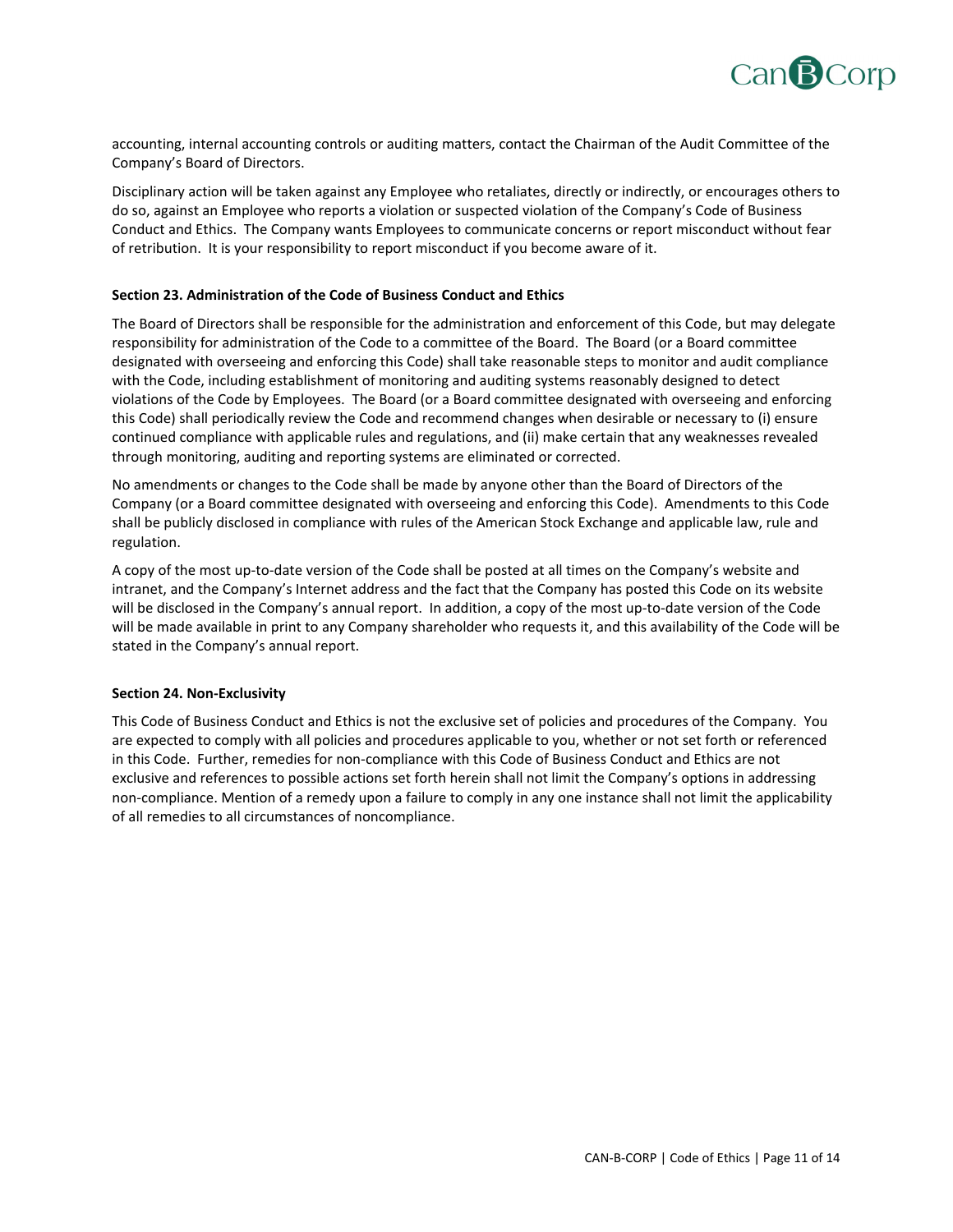

#### **EMPLOYEE AFFIRMATION**

I have read and understand the Code of Business Conduct and Ethics. I will take appropriate steps to ensure effective compliance, including by individuals under my supervision, with the Code of Business Conduct and Ethics, all applicable laws and relevant Company policies. I am personally in compliance and I am not aware of violations by others. If I am aware of or have a concern about a possible violation of the Code of Business Conduct and Ethics, Company policy or the law, whether by me or by any other employee, I will report my information or concern directly to the Legal Counsel of the Company.

| Signature         | Date |
|-------------------|------|
| Print name        |      |
| Please return to: |      |

## **Foreign Corrupt Practices Act**

#### **Official Policy Statement**

Can B Corp. ("Canbiola" or the "Company") has in the past and may in the future engage in its operations and activities outside the United States in complete compliance with the letter and spirit of the Foreign Corrupt Practices Act (the "FCPA"). No Company officer, employee, or agent has the authority to offer payments to a foreign official to induce that official to affect any government act or decision in a manner that will assist the Company, or any of its subsidiaries or divisions, to obtain or retain business. Furthermore, every officer, employee and agent is obligated by Company policy and federal law to keep books, records and accounts that accurately and *fairly reflect all transactions and disposition of Company assets.*

#### **General Policy**

All employees must conduct business in a way which will assure compliance with the FCPA, a United States law that prohibits giving money or any other thing of value to a foreign government official with the intention of corruptly influencing the official's actions. No payments will be authorized, offered or made, nor gifts or anything of value be promised, directly or indirectly, to any foreign official, political party or official of that political party, or to any candidate for political office, which is intended to corruptly influence an official act or decision of such a person. Every Canbiola employee, agent and contractor must properly account for the use of Canbiola funds and assets. Further, Canbiola will take appropriate steps in its international activities, including accounting practices, contract provisions and training, to assure that its employees, agents, contractors and partners will assist Canbiola in meeting its responsibilities under the FCPA. Failure to comply with this policy may subject a Canbiola employee to discipline approved by the Chief Executive Officer.

#### **Responsibilities**

Any Canbiola employee having information, knowledge or belief of the commission of any act prohibited by this policy, or any solicitation to engage in any such prohibited act, must report it immediately to the Chief Executive Officer or the Chief Financial Officer. In cases of uncertainty as to the applicability of the FCPA or this policy concerning any potentially prohibited act, advice should be sought from the Chief Financial Officer.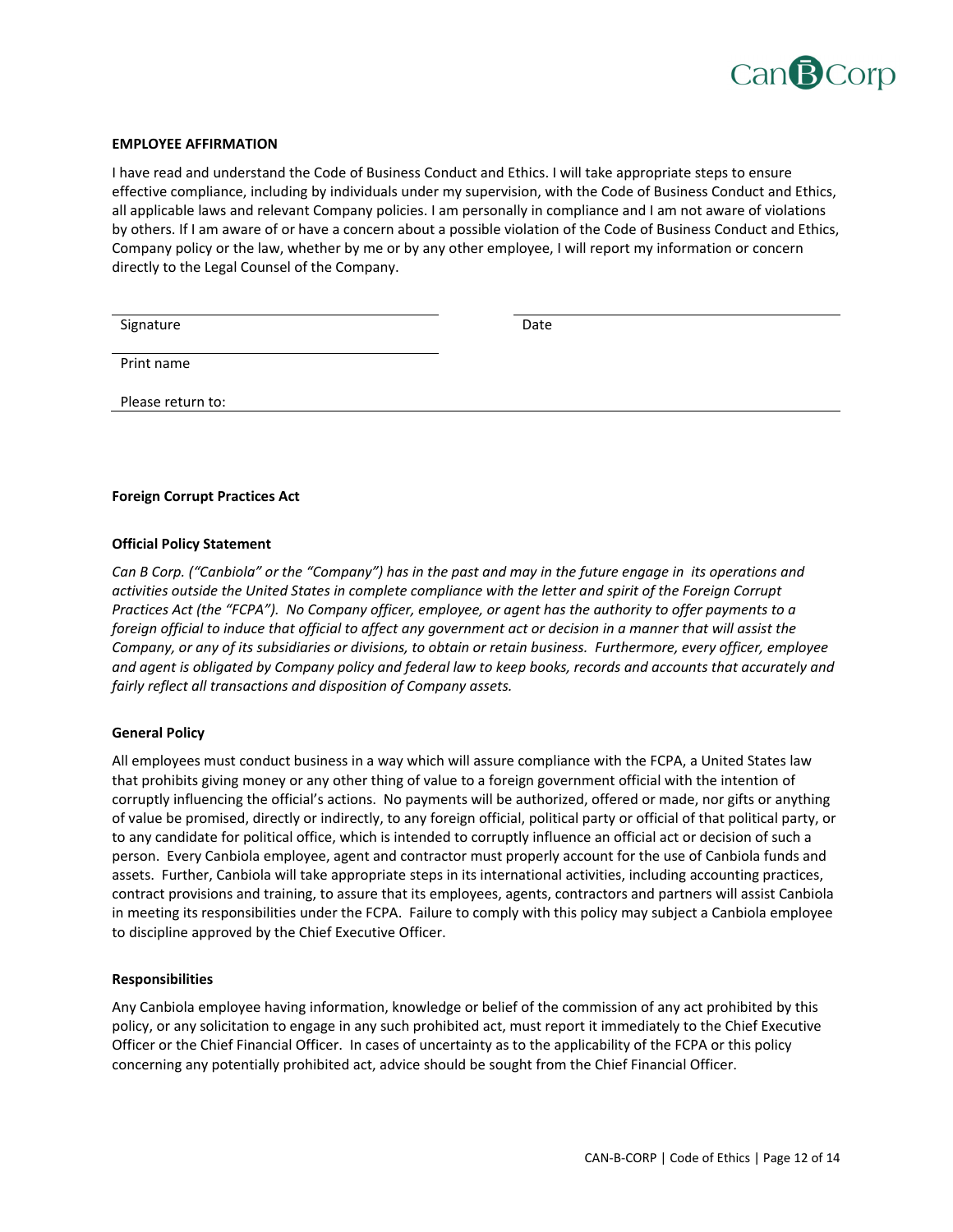

Subject to direction from the Chief Executive Officer, Canbiola's Chief Financial Officer is responsible for devising and maintaining a system of internal accounting controls to assure compliance with the FCPA and this policy. He is also responsible for making and keeping books, records and accounts which accurately and fairly reflect the financial transactions and disposition of the assets of the Company.

Audits of Canbiola books and records will be conducted by the internal audit function within the Company. Periodic independent audits of Canbiola books and records will be conducted by outside auditors not less frequently than once each year. Among other objectives, these audits will evaluate Canbiola compliance with the FCPA. The term "foreign official" means any officer or employee of a foreign government or any department, agency, or instrumentality of that foreign government, or any person acting in an official capacity for or on behalf of such government, department, agency, or instrumentality. The term "foreign official" also includes a member of the immediate family of a foreign official.

Payment to foreign officials to expedite or secure the performance of a routine governmental action as permitted under section 78dd‐1(b) of the FCPA may be made only with the express prior approval of the Chief Executive Officer or the Chief Financial Officer.

It is critical that all employees be aware that payments to agents may inadvertently amount to FCPA violations and must take care to assure that they do not inadvertently get caught in an FCPA violation.

# **Some "Red Flags" That Could Indicate That Payment To An Agent May Involve A Violation Of The FCPA Include:**

- An agent who insists on anonymity;
- An agent who insists on payment by cash, the use of false invoices, that payment be made in a third country, etc.;
- The commission requested by the agent is substantially above the market rate;
- The agent states that money is needed to "get the business" or "make the necessary arrangements."